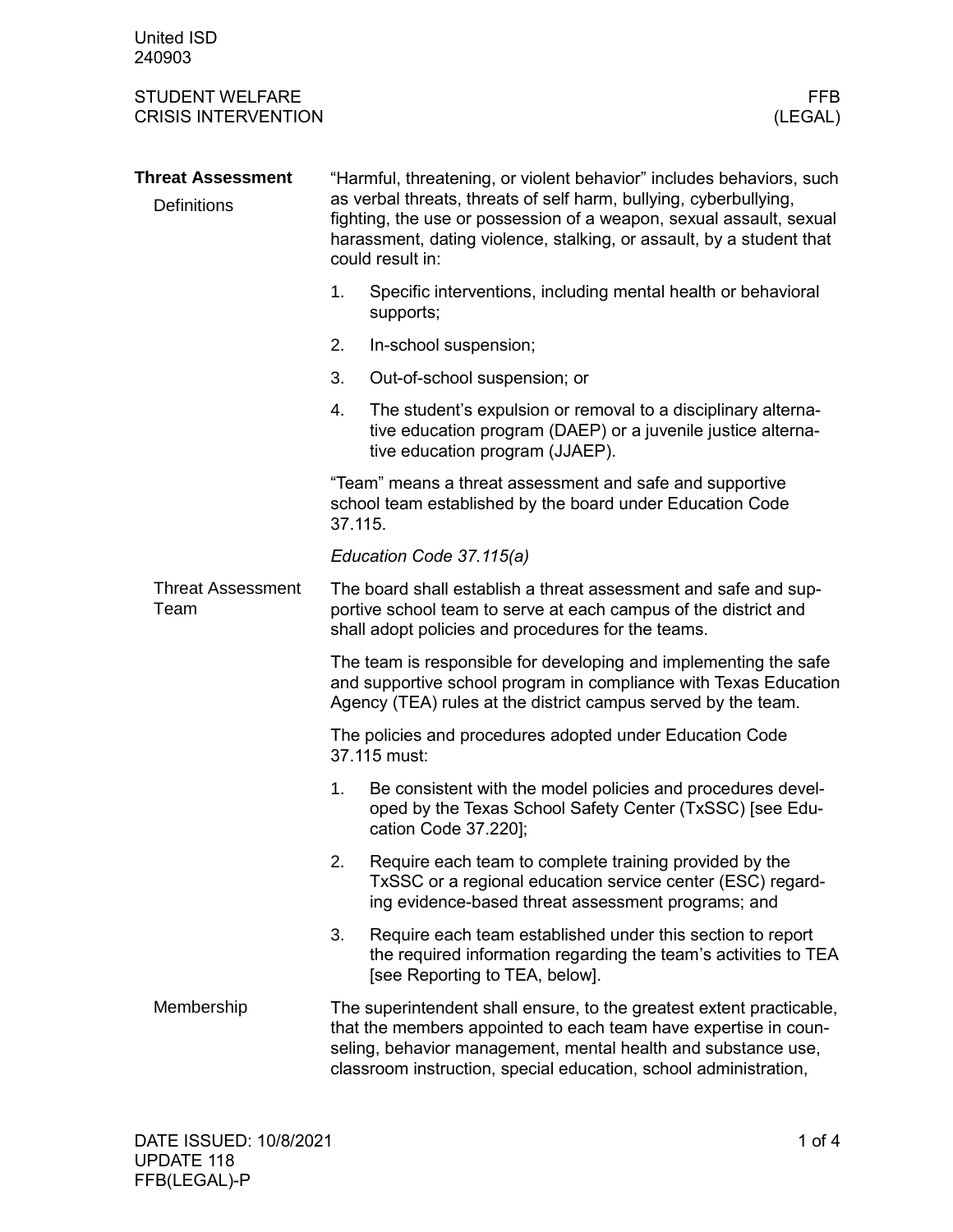| <b>United ISD</b><br>240903                             |                                                                                                                                                                                                                                                                                                                                                                                                                                                                                                                                                                                                                                              |                                                                                                                                                                                                                                                                                                                              |                                                                                                                                                                                            |                       |  |  |
|---------------------------------------------------------|----------------------------------------------------------------------------------------------------------------------------------------------------------------------------------------------------------------------------------------------------------------------------------------------------------------------------------------------------------------------------------------------------------------------------------------------------------------------------------------------------------------------------------------------------------------------------------------------------------------------------------------------|------------------------------------------------------------------------------------------------------------------------------------------------------------------------------------------------------------------------------------------------------------------------------------------------------------------------------|--------------------------------------------------------------------------------------------------------------------------------------------------------------------------------------------|-----------------------|--|--|
| <b>STUDENT WELFARE</b><br><b>CRISIS INTERVENTION</b>    |                                                                                                                                                                                                                                                                                                                                                                                                                                                                                                                                                                                                                                              |                                                                                                                                                                                                                                                                                                                              |                                                                                                                                                                                            | <b>FFB</b><br>(LEGAL) |  |  |
|                                                         |                                                                                                                                                                                                                                                                                                                                                                                                                                                                                                                                                                                                                                              |                                                                                                                                                                                                                                                                                                                              | school safety and security, emergency management, and law en-<br>forcement. A team may serve more than one campus of a district,<br>provided that each district campus is assigned a team. |                       |  |  |
| Oversight<br>Committee                                  | The superintendent may establish a committee, or assign to an ex-<br>isting committee established by the district, the duty to oversee the<br>operations of teams established for the district. A committee with<br>oversight responsibility must include members with expertise in hu-<br>man resources, education, special education, counseling, behavior<br>management, school administration, mental health and substance<br>use, school safety and security, emergency management, and law<br>enforcement.                                                                                                                             |                                                                                                                                                                                                                                                                                                                              |                                                                                                                                                                                            |                       |  |  |
| <b>Team Duties</b>                                      | Each team shall:                                                                                                                                                                                                                                                                                                                                                                                                                                                                                                                                                                                                                             |                                                                                                                                                                                                                                                                                                                              |                                                                                                                                                                                            |                       |  |  |
|                                                         | 1.                                                                                                                                                                                                                                                                                                                                                                                                                                                                                                                                                                                                                                           | Conduct a threat assessment that includes assessing and re-<br>porting individuals who make threats of violence or exhibit<br>harmful, threatening, or violent behavior in accordance with<br>district policies and procedures; and gathering and analyzing<br>data to determine the level of risk and appropriate interven- |                                                                                                                                                                                            |                       |  |  |
|                                                         |                                                                                                                                                                                                                                                                                                                                                                                                                                                                                                                                                                                                                                              | a.                                                                                                                                                                                                                                                                                                                           | Referring a student for mental health assessment; and                                                                                                                                      |                       |  |  |
|                                                         |                                                                                                                                                                                                                                                                                                                                                                                                                                                                                                                                                                                                                                              | b.                                                                                                                                                                                                                                                                                                                           | Implementing an escalation procedure, if appropriate,<br>based on the team's assessment, in accordance with<br>district policy;                                                            |                       |  |  |
|                                                         | 2.<br>Provide guidance to students and school employees on rec-<br>ognizing harmful, threatening, or violent behavior that may<br>pose a threat to the community, school, or individual; and                                                                                                                                                                                                                                                                                                                                                                                                                                                 |                                                                                                                                                                                                                                                                                                                              |                                                                                                                                                                                            |                       |  |  |
|                                                         | 3.                                                                                                                                                                                                                                                                                                                                                                                                                                                                                                                                                                                                                                           | Support the district in implementing the district's multihazard<br>emergency operations plan [see CKC].                                                                                                                                                                                                                      |                                                                                                                                                                                            |                       |  |  |
| <b>Consent for Mental</b><br><b>Health-Care Service</b> | A team may not provide a mental health-care service to a student<br>who is under 18 years of age unless the team obtains written con-<br>sent from the parent of or the person standing in parental relation<br>to the student before providing the mental health-care service. The<br>consent must be submitted on a form developed by the district that<br>complies with all applicable state and federal law. The student's<br>parent or person standing in parental relation to the student may<br>give consent for a student to receive ongoing services or may limit<br>consent to one or more services provided on a single occasion. |                                                                                                                                                                                                                                                                                                                              |                                                                                                                                                                                            |                       |  |  |
|                                                         | Education Code 37.115 $(c)$ – $(g)$                                                                                                                                                                                                                                                                                                                                                                                                                                                                                                                                                                                                          |                                                                                                                                                                                                                                                                                                                              |                                                                                                                                                                                            |                       |  |  |
| Determination of<br><b>Risk</b>                         | On determination that a student or other individual poses a serious<br>risk of violence to self or others, a team shall immediately report<br>the team's determination to the superintendent. If the individual is a                                                                                                                                                                                                                                                                                                                                                                                                                         |                                                                                                                                                                                                                                                                                                                              |                                                                                                                                                                                            |                       |  |  |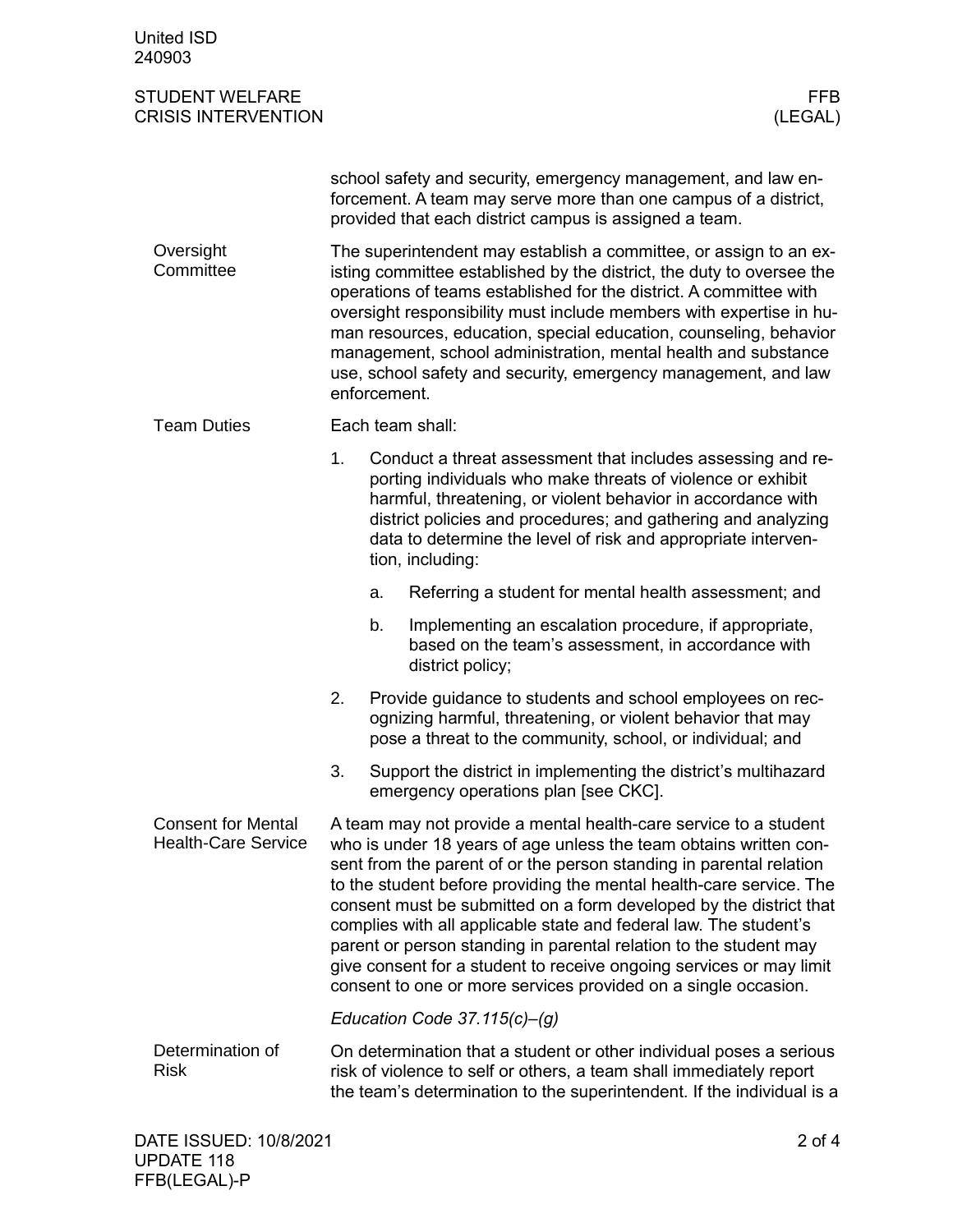## STUDENT WELFARE FRAME AND THE STUDENT WELFARE FRAME AND THE STUDENT WELFARE FRAME AND THE STUDENT OF THE STUDIES CRISIS INTERVENTION (LEGAL)

student, the superintendent shall immediately attempt to inform the parent or person standing in parental relation to the student. These requirements do not prevent an employee of the school from acting immediately to prevent an imminent threat or respond to an emergency.

A team identifying a student at risk of suicide shall act in accordance with the district's suicide prevention program. If the student at risk of suicide also makes a threat of violence to others, the team shall conduct a threat assessment in addition to actions taken in accordance with the district's suicide prevention program.

A team identifying a student using or possessing tobacco, drugs, or alcohol shall act in accordance with district policies and procedures related to substance use prevention and intervention.

*Education Code 37.115(h)–(j)*

- A team must report to TEA in accordance with TEA-developed guidelines the following information regarding the team's activities and other information for each campus the team serves: Reporting to TEA
	- 1. The occupation of each person appointed to the team;
	- 2. The number of threats and description of the type of threats reported to the team;
	- 3. The outcome of each assessment made by the team, including:
		- a. Any disciplinary action taken, including a change in school placement;
		- b. Any action taken by law enforcement; or
		- c. A referral to or change in counseling, mental health, special education, or other services;
	- 4. The total number, disaggregated by student gender, race, and status as receiving special education services, being at risk of dropping out of school, being in foster care, experiencing homelessness, being a dependent of military personnel, being pregnant or a parent, having limited English proficiency, or being a migratory child, of, in connection with an assessment or reported threat by the team:
		- a. Citations issued for Class C misdemeanor offenses;
		- b. Arrests;
		- c. Incidents of uses of restraint;